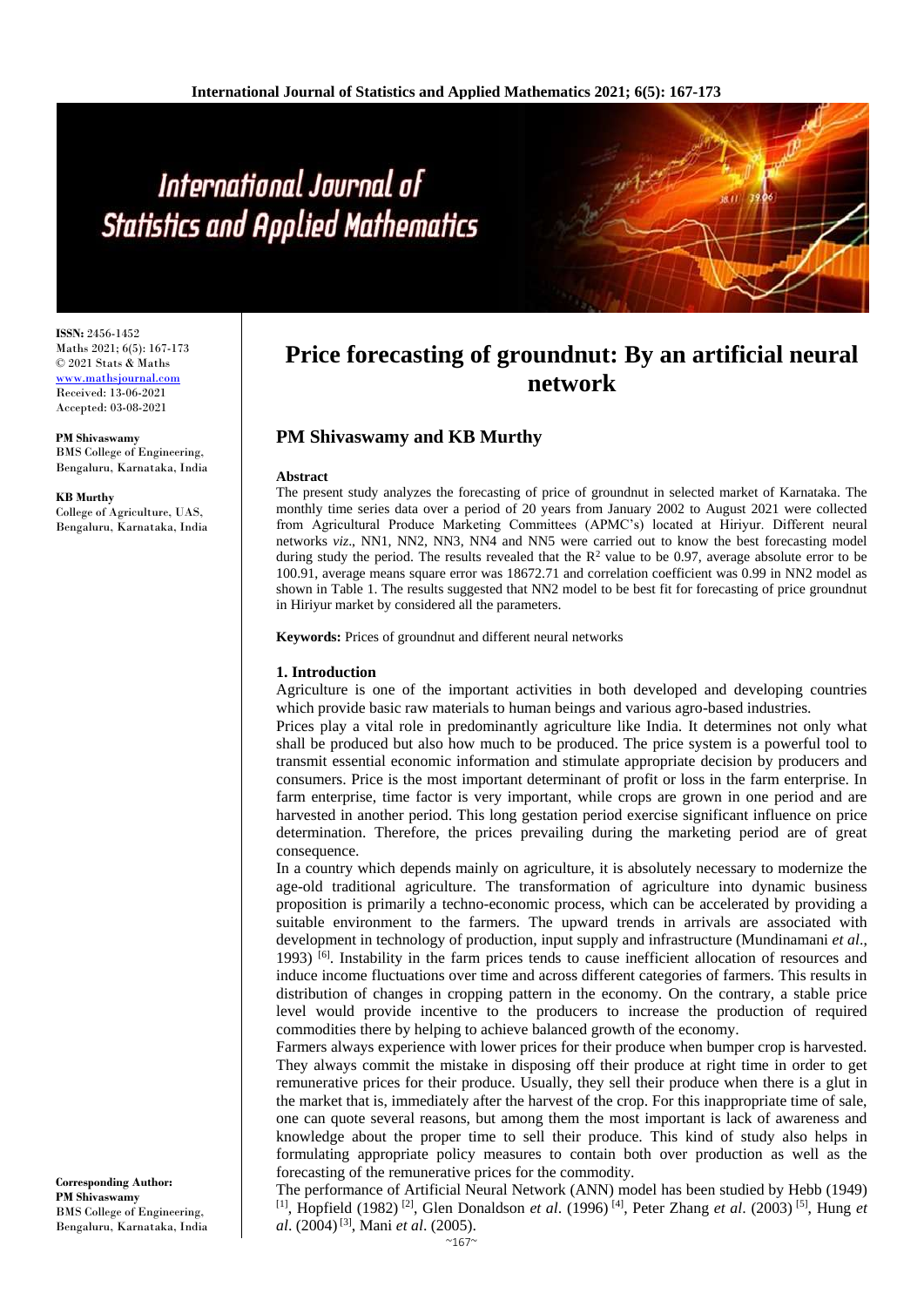International Journal of Statistics and Applied Mathematics [http://www.mathsjournal.com](http://www.mathsjournal.com/)

Najafi *et al*. (2007) have studied wholesale prices of selected crops, namely, tomato, onion and potatoes in Fars Province, Iran, were predicted for various time horizons by using common methods of forecasting and artificial neural networks (ANN).

Sreekanth *et al.* (2009)<sup>[7]</sup> studied the performance of artificial neural network (ANN) model, i.e. standard feed-forward neural network trained with Levenberg–Marquardt algorithm, was examined for forecasting groundwater level at Maheshwaram watershed, Hyderabad, India. The model efficiency and accuracy were measured based on the root mean square error (RMSE). The model provided the best fit and the predicted trend followed the observed data closely. Thus, for precise and accurate groundwater level forecasting, ANN appeared to be a promising tool. The behaviour of market prices has been studied by Ganqiong, L. X. (2011), Li Wang (2013), Meena *et al.* (2014)<sup>[8]</sup>, Ozer *et al.* (2013)<sup>[9]</sup>, Ratna *et al.* (2011) [12] , Rani *et al.* (2012) [11] , Sahu *et al.* (2013) [13] , Wang *et al.* (2013), Vasanth Kumar *et al.* (2015) [14], Vasanth Kumar *et al.* (2016)<sup>[15]</sup> and Yegnanew, A. S. (2012), Ramachandra *et al.* (2012) <sup>[10]</sup> have studied an econometric analysis of sunflower arrivals and prices.

Groundnut (*Arachis hypogaea* L.) is an annual legume primarily grown for high quality edible oil (36 – 54% on dry matter basis) and easily digestible protein  $(12 - 36%)$  in its seeds. It is cultivated worldwide in tropical, sub-tropical and warm temperature areas located between 400 N to 400 S. In India, it is spread over an area of 6.7 million ha with production of 7.3 million tones and productivity of 1155 kg/ha with a world production of 35.9 million tonnes at an area of 25.2 million ha.

The crop can be grown successfully in places receiving a minimum rainfall of 500mm and a maximum of 1250 mm. The rainfall required for pre-sowing operations (preparatory cultivation) is 100 mm; for sowing it is 150 mm and for flowering and pod development an evenly distributed rainfall of 400-500 mm is required. The groundnut however, cannot stand frost, long and severe drought or water stagnation.

In spite of such increase in price, interestingly not much effort has been made to analyze the changes scientifically and look for the reason for such variations in price. Hence it was thought that the statistical analysis of price behavior by different forecasting models would provide insight into the reasons for variation. It is hoped that the identification of the best forecasting model would help the consumers as well as suppliers in taking appropriate decisions.

Naturally forecasting is one of the main objectives of time series analyses having the art of saying what will happen in the future rather than why. There are various forecasting models in use now days. Forecaster can choose his own method of forecasting based on his knowledge and available external information. As the process goes on, this procedure can be modified to meet the conditions and to satisfy the current situation. Different forecasting models may be fitted more or less equally well to the data, but they forecasts different future values.

Unfortunately, there will be many occasions when analysts are not going to be certain which forecasting method or model is best one and there will be situations where it will appear that several models could do the job quite successfully. Even if we are certain of how to make a decision, we might work with different parameters and generate several forecasts, which will, again, raise the question of the best forecasts.

# **2. Material and Methods**

Realizing the above mentioned facts, the present study was conducted to forecast the prices of groundnut at Hiriyur market. A time series data on monthly market on prices for the period of 20 years from January 2002 to August 2021 were collected from the Agricultural Produce Marketing Committees (APMC's) located at Hiriyur.

# **2.1 Agricultural Produce Market Committee (APMC), Hiriyur**

Hiriyur is a taluk headquarter in Chitradurga district, here groundnut plays an important role in the agricultural economy of Hiriyur taluk. This is an important trading Centre particularly for groundnut. Hiriyur market was brought under regulation in the year 1948 under the provisions of the Bombay agricultural produce market act 1939. The jurisdiction of the market committee covers the whole of Hriryur taluk. Since its inception, this market is known for trading groundnut and second largest market in Karnataka after Challakere.

# **2.2 Artificial Neural Network (ANN)**

Subject of neural networks has matured to a great extent over the past few years and are successfully applied across wide range of areas as biology, finance, medicine, engineering, geology and physics. It is a fact that these networks are attempt to model the capabilities of human brain. Statistical perspective neural networks are interesting because of their potential use in computation problems.

Artificial neural networks can be defined as information processing tools which mimic or copy the learning methodology of the biological neural networks. It derives its origin from human nervous system, which consists of massively parallel large interconnection of large number of neurons, which activate different perceptual and recognition task in small amount of time.

Structural constituent of human brain are known as neurons and they are interconnected in complex way. Typically human brain has approximately 10 billion neurons and 6 trillion inter connections, with recognising capacity of about 10-3 seconds. But in ANN can interconnect or mimic very small part of it in order to do specific task. Signals are passed between neurons over connection links, each connection link associates a weight with the input which multiplies the signal transmitted and each neuron applies an activation function to its net input to determine its net output.

ANNs imitate the learning process of the human brain and can process problems involving non-linear and complex data even if the data are imprecise and noisy. Thus they are ideally suited for the modelling of agricultural data which are known to be complex and often non-linear. A very important feature of these networks is their adaptive nature, where "learning by example" replaces "programming" in solving problems. This feature makes such computational models very appealing in application domains where one has little or incomplete understanding of the problem to be solved but where training data is readily available.

# **2.3 Basics of artificial neural networks**

The terminology of artificial neural networks has developed from a biological model of the brain. A neural network consists of a set of connected cells: The neurons. The neurons receive impulses from either input cells or other neurons and perform some kind of transformation of the input and transmit the outcome to other neurons or to output cells. The neural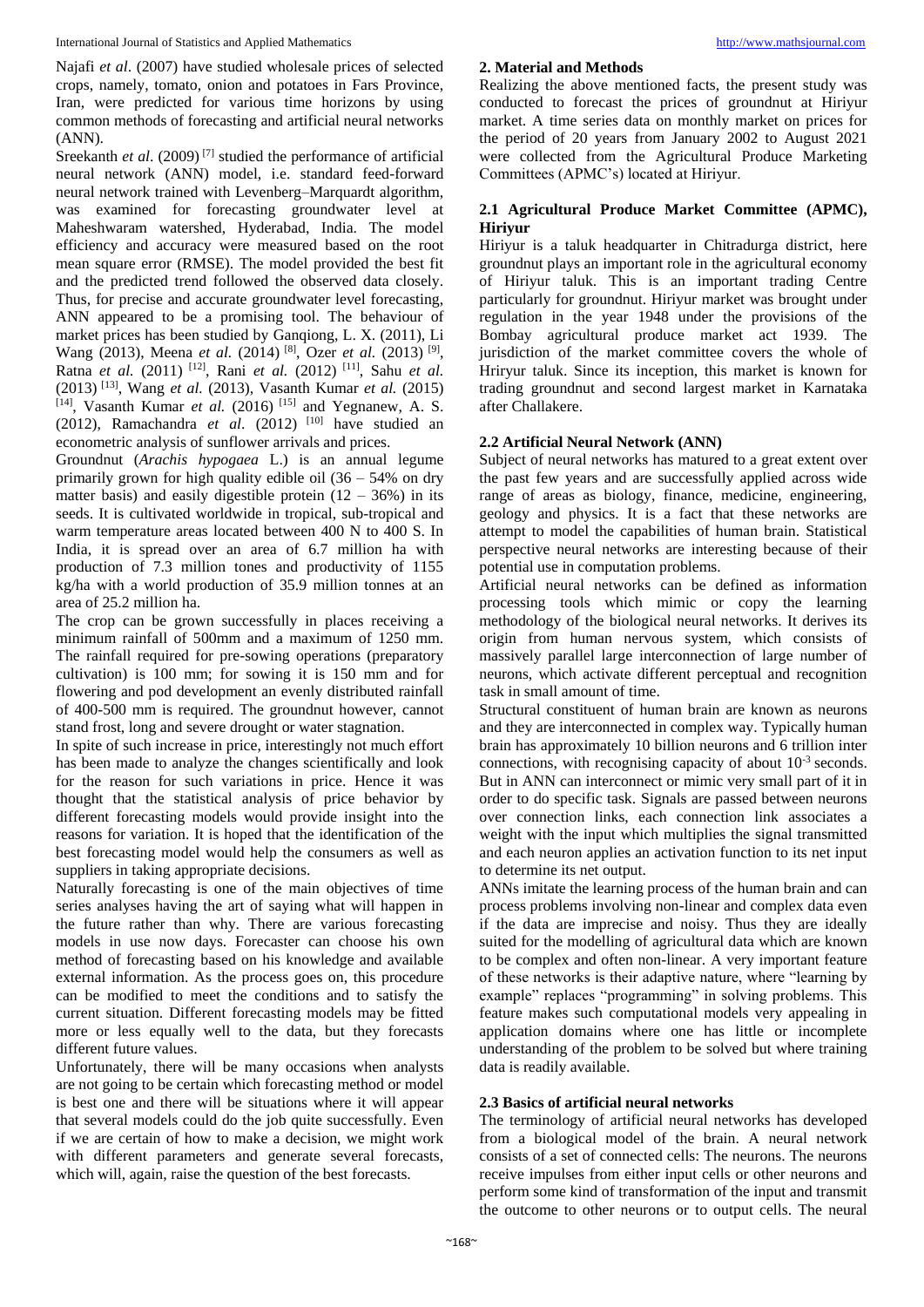networks are built from layers of neurons connected so that one layer receives input from the preceding layer of neurons and passes the output on to the subsequent layer.

A neuron is a real function of the input vector  $(y_1, y_k)$ . The output is obtained as  $f(x_j) = f(\alpha_j + \sum_{i=1}^k w_{ij} y_j)$ , where f is a function, typically the sigmoid (logistic or tangent hyperbolic) function. A graphical presentation of neuron is given in figure below. Mathematically a multi-layer perception network is a function consisting of compositions of weighted sums of the functions corresponding to the neurons.



**Fig 1:** Single neuron

# **2.3.1 Pattern of Connections between the Neurons**

The pattern of connections between the neurons and the propagation of the data is what constitute the topology of the networks. On the basis of pattern of connections, the two main networks are:

#### **2.3.1.1 Feed-Forward Neural Network**

Network information flow forward from the input layer to the output layer without any feedback loops. It involves three layers:

- The input layer contains the predictors.
- The hidden layer contains unobservable nodes, or units. The value of each hidden unit is some function of the predictors; the exact form of the function depends in part upon the network type and in part upon user-controllable specifications.
- The output layer contains the responses. Since the history of default is a categorical variable with two categories, it is recoded as two indicator variables. Each output unit is some function of the hidden units. Again, the exact form of the function depends in part on the network type and in part on user-controllable specifications.

#### **2.3.1.2 Single Layer Feed-forward Neural Networks**

It is a simple design of neural networks that allow only unidirectional forward connections among nodes. That is why it is called feed-forward neural network or Perceptron.



**Fig 2:** Architectural graph of feed-forward neural network

#### **2.3.1.3 Recurrent Neural Networks (RNN)**

On contrary to feed forward neural network where the values move from input to hidden and then hidden to output layers (no values are feedback to earlier layers), this network allows feedback connections also. For instance, hidden unit can connect with itself over a weighted connection, hidden units can be connected to input units, or even connect all units with each other (Fig. 3.4).



**Fig 3:** Architectural graph of Recurrent Neural network

# **2.4 Learning/Training methods**

Learning methods in neural networks can be broadly classified into three basic types: supervised, unsupervised and reinforced.

#### **2.4.1 Supervised learning**

In this, every input pattern that is used to train the network is associated with an output pattern, which is the target or the desired pattern. A teacher is assumed to be present during the learning process, when a comparison is made between the network's computed output and the correct expected output, to determine the error. The error can then be used to change network parameters, which result in an improvement in performance.

#### **2.4.2 Unsupervised learning**

In this learning method, the target output is not presented to the network. It is as if there is no teacher to present the desired patterns and hence, the system learns on its own by discovering and adapting to structural features in the input patterns.

# **2.4.3 Reinforced learning**

In this method, a teacher though available, does not present the expected answer but only indicates if the computed output is correct or incorrect. The information provided helps the network in its learning process. A reward is given for a correct answer computed and a penalty for a wrong answer. But, reinforced learning is not one of the popular forms of learning.

#### **2.5 Development of an ANN model**

In this study all the neural networks have been built by SPSS 16.0 software. The various steps in developing a neural network model are (Jha, GK 2009):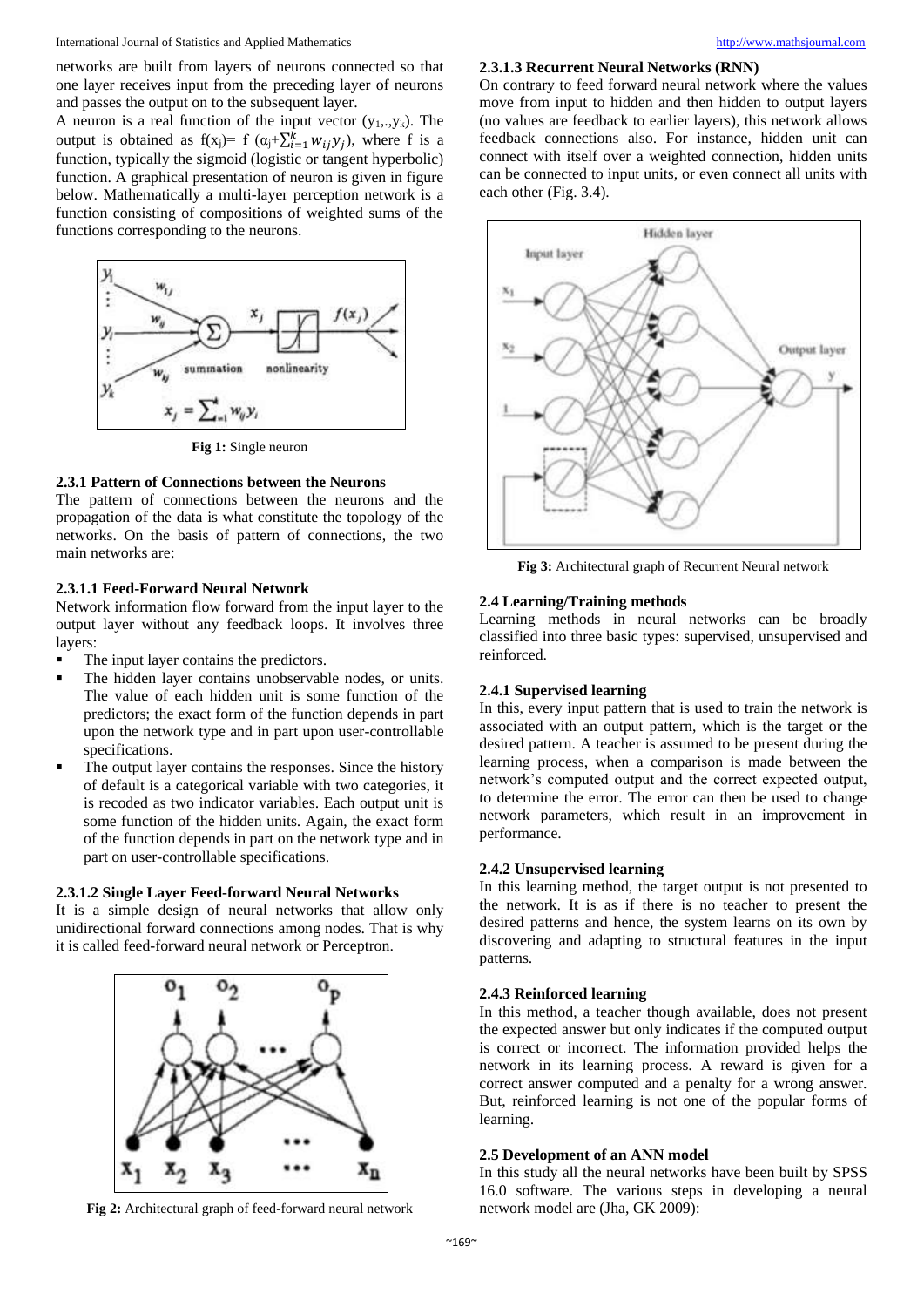#### International Journal of Statistics and Applied Mathematics [http://www.mathsjournal.com](http://www.mathsjournal.com/)

#### **2.5.1 Variable selection**

The input variables important for modelling variable(s) under study are selected by suitable variable selection procedures.

#### **2.5.2 Formation of training, testing and validation sets**

For models development, data set is divided into three distinct sets called training, testing and validation (hold out) sets. The training set is the largest set and is used by neural network to learn patterns present in the data. In a training of the network, through different learning algorithm *viz*. Back propagation, Levenberg - Marquardt and Conjugate gradient descent were used for the detecting the pattern in the data and the testing set is used to evaluate the generalization ability of a supposedly trained network means used to track errors during training in order to prevent overtraining. The holdout sample is another independent set of data records used to assess the final neural network; the error for the holdout sample gives an "honest" estimate of the predictive ability of the model because the holdout cases were not used to build the model.

The ANN structure for a particular problem in time series prediction includes determination of number of layers and total number of nodes in each layer. It is usually determined through experimentation as there is no theoretical basis for determining these parameters. It has been proved that neural networks with one hidden layer can approximate any nonlinear function given a sufficient number of nodes at the hidden layer and adequate data points for training. In this study, we have used neural network with one hidden layer. In time series analysis, the determination of number of input nodes which are lagged observations of the same variable plays a crucial role as it helps in modelling the autocorrelation structure of the data. The determination of number of output nodes is relatively easy. In this study, one output node has been used. It is always better to select the model with a smaller number of nodes in the hidden layer as it improves the out of the sample forecasting performance and also avoids the problem of over-fitting.

#### **2.5.3 Activation Functions**

Activation functions are mathematical formulae that determine the output of a processing node. Each unit takes its net input and applies an activation function to it. Nonlinear functions have been used as activation functions such as logistic, tan(h) etc. The purpose of the transfer function is to prevent output from reaching very large value which can 'paralyze' neural networks and thereby inhibit training. Transfer functions such as sigmoid are commonly used because they are nonlinear and continuously differentiable which are desirable for network learning.

#### **2.5.3.1 Sigmoid function**

The commonly used activation function is sigmoid function. The reason behind this is because of its easy differentiable property function. This one commonly used because they are nonlinear and continuously differentiable which are desirable for network learning.

It includes following functions:

Logistic function: Domain of this function is [0, 1].

$$
f(s) = \frac{1}{1 + \exp(as)} \quad \dots (1)
$$

Where 'a' is a slope parameter. This activation functions range from 0 to 1, (Fig. 3.5).



**Fig 4:** Logistic function

Hyperbolic Tangent function: Domain of this function is [-1, 1].

$$
f(s) = \frac{\sinh(s)}{\cosh(s)} = \frac{e^{s} - e^{-s}}{e^{s} + e^{-s}} \qquad ...(2)
$$

This activation function has the advantage of having the output interval, [-1, 1]. Thus it can be used in Artificial Neural Networks that need to approximate functions which can take on negative values (Fig 3.6).



**Fig 5:** Hyperbolic tangent functions

#### **2.5.3.2 Neural network training**

The important aspect of artificial neural Network is its learning and training algorithm which is a procedure for updating and determining weights of the connections. Learning algorithm is a procedure of modifying weights and biases of network *i.e.* method of driving next changes that might be made in ANN, while Training algorithm is a procedure whereby network is actually adjusted to do a particular job.

In the present study method used to estimate the synaptic weights are,

- **Gradient descent:** This method must be used with online or mini-batch training; it can also be used with batch training.
- **Scaled conjugate gradient:** The assumptions that justify the use of conjugate gradient methods apply only to batch training types, so this method is not available for online or mini-batch training.

#### **2.5.3.2.1 Conjugate Gradient Descent algorithm**

Numerical optimization theory such as Conjugate Gradient offers a rich and robust set of techniques, which can be applied to train neural networks. These techniques not only focus on the local gradient of the error function, but also make use of its second derivative. The first derivative measures the slope of the error surface at a point, while the second measures the curvature of the error surface at the same point. This information is very important for determining the optimal update direction. As these methods make use of the second derivatives of the function to be optimized, they are typically referred to as second-order methods which also reduce the training time for feed forward neural networks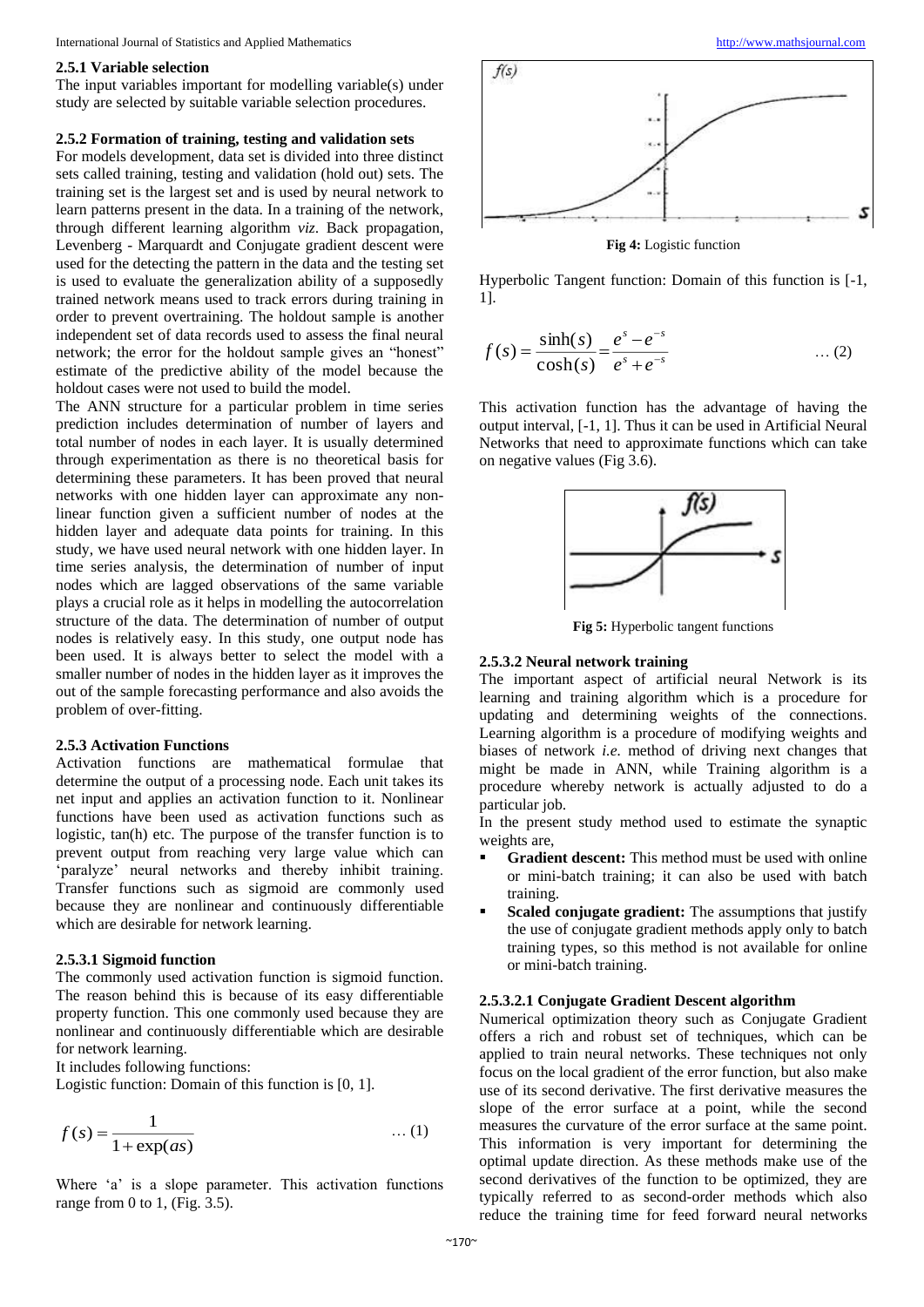(Barnard, 1992 and Johansson *et al*., 1992). Hence, the Conjugate Gradient learning algorithm is another alternative procedure to overcome these problems faced by backpropagation (BP) training and Levenberg Marquardt algorithm.

Let  $J(w)$  be the objective function to be minimized as the mean squared error

$$
J(w) = \frac{1}{N} \sum_{n} E_n \tag{3}
$$

Where N is the number of patterns in the training set corresponding to the trajectory from time  $t_0$  to  $t_1$ ,  $E_n$  is the output error for the  $n<sup>th</sup>$  pattern and w is the weight vector.  $E_n$ is defined as

$$
E_n = \frac{1}{2} \sum_2 (d_{kn} - o_{kn}(w))^2 \qquad \qquad \dots (4)
$$

Where,  $o_{kn}$  and  $d_{kn}$  are the actual and desired output of the  $k<sup>th</sup>$ output unit in response to the  $n<sup>th</sup>$  input pattern respectively. Thus the objective function becomes

$$
J(w) = \frac{1}{2N} \sum_{n} \sum_{k} (d_{kn} - o_{kn}(w))^2 \qquad \qquad \dots (5)
$$

A single evaluation of above equation requires the entire training set to be presented to the network, the errors to be calculated for each pattern, and the results to be summed and

averaged. When the number of weights and training patterns increases the cost of computing J (w) also increases. For computation of the gradient of the objective function, J(w), differentiate the above equation with respect to w, yielding

$$
g(w) = \frac{1}{N} \sum_{n} \nabla E_n(w) \tag{6}
$$

Since the Conjugate Gradient algorithm requires both error function and gradient to be evaluated, the calculations should be performed together to maximize efficiency. Johansson *et al*. (1992) proposed the use of Conjugate Gradient method to train neural networks which was utilised in this study.

#### **3. Results and Discussion**

The proposed ANN model was applied to forecast the prices of groundnut for selected market. Different number of neural networks has been tried for different data set and the best performing five networks from each data set was selected based on Minimum average absolute error and higher  $\mathbb{R}^2$ (Table 1) and used for further analysis. For groundnut price forecasting, 155 data points are considered as training set and 31 data points are considered as testing set.

By applying forecaster XL option in Excel package. The best validated ANN model for groundnut price was NN2 in Hiriyur market as shown in Table 1. The results of Ex-ante and Ex-post forecast are presented in Table 2 by best forecasting model among different networks.

**Table 1:** Different Neural networks for groundnut price at Hiriyur market

|         | Groundnut      |          |          |          |                 |                 |  |  |
|---------|----------------|----------|----------|----------|-----------------|-----------------|--|--|
| Hiriyur |                | NN1      | NN2      | NN3      | NN <sub>4</sub> | NN <sub>5</sub> |  |  |
|         | Average AE     | 123.48   | 100.91   | 106.15   | 101.22          | 108.88          |  |  |
|         | Average MSE    | 30821.60 | 18672.71 | 20294.47 | 21054.26        | 30060.54        |  |  |
|         | D <sup>2</sup> | 0.96     | 0.97     | 0.96     | 0.96            | 0.96            |  |  |
|         | Correlation    | 0.98     | $0.99**$ | 0.98     | 0.98            | 0.98            |  |  |

| <b>Month</b> | <b>Actual Price</b> | <b>Forecast</b>          | <b>Month</b> | <b>Actual Price</b> | <b>Forecast</b> | <b>Month</b> | <b>Actual Price</b> | Forecast |
|--------------|---------------------|--------------------------|--------------|---------------------|-----------------|--------------|---------------------|----------|
| $Jan-02$     | 1396                |                          | $Jun-05$     | 1598                | 1637.39         | $Nov-08$     | 1989                | 2212.16  |
| Feb-02       | 1432                |                          | $Jul-05$     | 1689                | 1598.01         | Dec-08       | 2070                | 2452.35  |
| Mar-02       | 1237                | $\blacksquare$           | Aug-05       | 1795                | 1740.57         | $Jan-09$     | 2176                | 2086.37  |
| Apr- $02$    | 1389                |                          | $Sep-05$     | 1876                | 1876.91         | Feb-09       | 2061                | 2175.07  |
| May-02       | 1490                | $\overline{\phantom{a}}$ | $Oct-05$     | 1867                | 1757.62         | Mar-09       | 2202                | 2177.79  |
| $Jun-02$     | 1378                |                          | $Nov-05$     | 1972                | 1892.11         | Apr- $09$    | 2210                | 2192.57  |
| Jul-02       | 1521                | 1371.12                  | Dec-05       | 1486                | 1559.20         | May-09       | 2235                | 2158.07  |
| Aug- $02$    | 1456                | 1470.54                  | $Jan-06$     | 1635                | 1576.86         | $Jun-09$     | 2274                | 2247.81  |
| $Sep-02$     | 1299                | 1445.28                  | Feb-06       | 1598                | 1594.64         | Jul-09       | 2208                | 2172.20  |
| Oct-02       | 1318                | 1310.84                  | $Mar-06$     | 1642                | 1680.83         | Aug-09       | 2146                | 2121.45  |
| $Nov-02$     | 1262                | 1364.78                  | Apr- $06$    | 1894                | 1803.68         | $Sep-09$     | 2052                | 2099.22  |
| $Dec-02$     | 1464                | 1347.08                  | May-06       | 1768                | 1729.03         | $Oct-09$     | 2160                | 2117.34  |
| $Jan-03$     | 1576                | 1496.54                  | $Jun-06$     | 1945                | 1783.90         | $Nov-09$     | 2614                | 2170.53  |
| Feb-03       | 1408                | 1520.46                  | $Jul-06$     | 1820                | 1972.37         | $Dec-09$     | 2373                | 2830.48  |
| Mar-03       | 1641                | 1435.66                  | Aug-06       | 1597                | 1801.52         | $Jan-10$     | 2298                | 2367.44  |
| Apr-03       | 1599                | 1529.62                  | $Sep-06$     | 1689                | 1587.21         | $Feb-10$     | 2377                | 2203.72  |
| May-03       | 1573                | 1550.45                  | $Oct-06$     | 1798                | 1754.76         | $Mar-10$     | 2343                | 2351.80  |
| $Jun-03$     | 1490                | 1575.65                  | $Nov-06$     | 1870                | 1889.91         | Apr- $10$    | 2378                | 2355.51  |
| $Jul-03$     | 1574                | 1502.55                  | $Dec-06$     | 1796                | 1769.84         | $May-10$     | 1890                | 2174.70  |
| Aug-03       | 1412                | 1582.88                  | $Jan-07$     | 1993                | 1763.46         | $Jun-10$     | 2740                | 2676.03  |
| $Sep-03$     | 1485                | 1470.55                  | Feb-07       | 1860                | 1686.46         | $Jul-10$     | 2793                | 2780.39  |
| Oct-03       | 1567                | 1503.89                  | Mar-07       | 2014                | 1898.29         | Aug-10       | 2590                | 2523.75  |
| $Nov-03$     | 1681                | 1629.16                  | Apr- $07$    | 2120                | 1792.13         | $Sep-10$     | 2840                | 2856.65  |
| $Dec-03$     | 1780                | 1653.65                  | $Mav-07$     | 1967                | 2071.89         | $Oct-10$     | 2836                | 2912.63  |
| $Jan-04$     | 1526                | 1726.89                  | $Jun-07$     | 2301                | 2236.91         | $Nov-10$     | 2639                | 2952.34  |
| Feb-04       | 1469                | 1535.43                  | Jul-07       | 2393                | 2346.71         | $Dec-10$     | 2661                | 2596.04  |
| Mar-04       | 1525                | 1455.82                  | Aug-07       | 2092                | 2110.47         | $Jan-11$     | 2520                | 2608.82  |
| Apr- $04$    | 1638                | 1615.29                  | $Sep-07$     | 1820                | 1981.39         | Feb-11       | 2650                | 2662.10  |

**Table 2:** Forecasting of groundnut price at Hiriyur market by ANN Model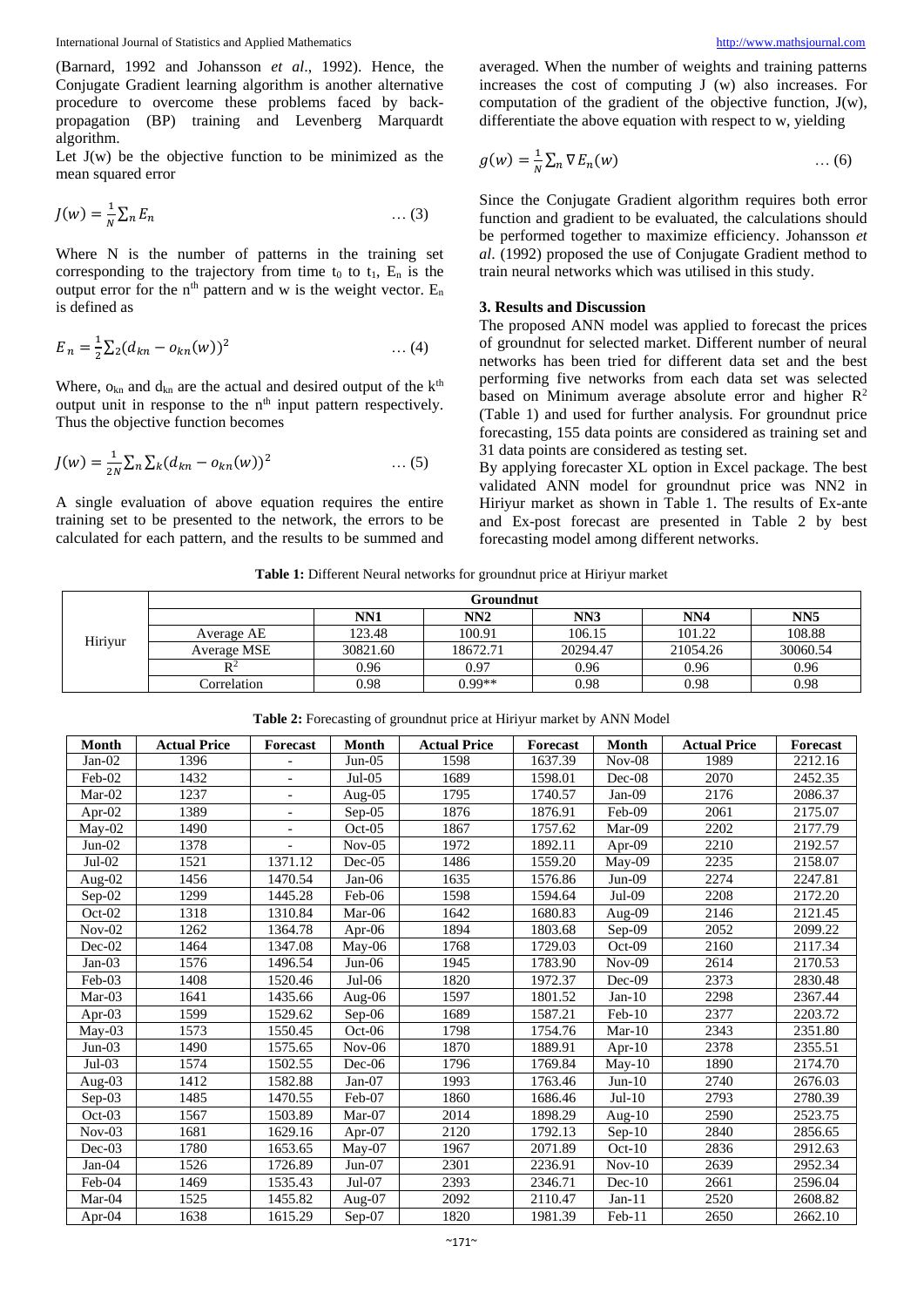| $Mav-04$             | 1762                | 1750.79  | Oct-07                     | 2108                | 2149.61  | $Mar-11$                   | 2615                     | 2461.93              |
|----------------------|---------------------|----------|----------------------------|---------------------|----------|----------------------------|--------------------------|----------------------|
| $Jun-04$             | 1690                | 1648.49  | $Nov-07$                   | 1970                | 2150.26  | $Apr-11$                   | 2805                     | 2366.08              |
| Jul-04               | 1521                | 1635.08  | Dec-07                     | 2013                | 2056.76  | $May-11$                   | 3124                     | 3101.18              |
| Aug-04               | 1657                | 1503.40  | $Jan-08$                   | 2210                | 2270.08  | $Jun-11$                   | 3079                     | 3256.53              |
| Sep-04               | 1770                | 1635.46  | Feb-08                     | 2138                | 2175.57  | $\overline{Jul}$ -11       | 3550                     | 3380.09              |
| Oct-04               | 1876                | 1878.31  | Mar-08                     | 2351                | 2129.04  | Aug- $11$                  | 3125                     | 3143.49              |
| $Nov-04$             | 1534                | 1774.63  | Apr-08                     | 2112                | 2465.57  | $Sep-11$                   | 2500                     | 2479.58              |
| Dec-04               | 1678                | 1529.15  | May- $08$                  | 2215                | 2059.02  | Oct-11                     | 3194                     | 3141.17              |
| $Jan-05$             | 1760                | 1669.66  | $Jun-08$                   | 2316                | 2068.36  | $\overline{\text{Nov-}}11$ | 3305                     | 3279.57              |
| Feb-05               | 1775                | 1824.98  | $Jul-08$                   | 2357                | 2265.54  | Dec-11                     | 3000                     | 3032.37              |
| Mar-05               | 1798                | 1694.69  | Aug-08                     | 2344                | 2396.19  | $Jan-12$                   | 3318                     | 3443.31              |
| Apr-05               | 1850                | 1792.49  | Sep-08                     | 2221                | 2355.60  | Feb-12                     | 2295                     | 2490.03              |
| May-05               | 1643                | 1819.37  | Oct-08                     | 2251                | 2132.41  | $Mar-12$                   | 3879                     | 3909.63              |
| Month                | <b>Actual Price</b> | Forecast | Month                      | <b>Actual Price</b> | Forecast | <b>Month</b>               | <b>Actual Price</b>      | Forecast             |
| Apr- $12$            | 3735                | 3748.90  | $Sep-15$                   | 4548                | 4413.40  | Feb-19                     | 5026                     | 5221.03              |
| $May-12$             | 3806                | 3220.37  | Oct- $15$                  | 4310                | 4428.59  | Mar-19                     | 4318                     | 4348.63              |
| $Jun-12$             | 3802                | 3774.85  | $Nov-15$                   | 4271                | 4047.84  | Apr-19                     | 4786                     | 4799.90              |
| $Jul-12$             | 3750                | 3658.93  | $Dec-15$                   | 3870                | 3487.65  | May-19                     | 4339                     | 3753.37              |
| Aug- $12$            | 4385                | 4203.81  | $Jan-16$                   | 4211                | 4300.63  | $Jun-19$                   | 3900                     | 3872.85              |
| $Sep-12$             | 4359                | 4295.07  | Feb-16                     | 3960                | 3845.93  | $Jul-19$                   | 4308                     | 4216.93              |
| $Oct-12$             | 4330                | 4275.41  | $Mar-16$                   | 4180                | 4204.21  | Aug-19                     | 5500                     | 5318.81              |
| $Nov-12$             | 4494                | 4415.49  | Apr-16                     | 4320                | 4337.43  | Sep-19                     | 6120                     | 6056.07              |
| $\overline{Dec}$ -12 | 4353                | 4137.20  | $May-16$                   | 4456                | 4532.93  | Oct-19                     | 5740                     | 5685.41              |
| $Jan-13$             | 3744                | 4088.35  | $Jun-16$                   | 5292                | 5318.19  | Nov-19                     | 4130                     | 4051.49              |
| Feb-13               | 3970                | 4181.65  | $Jul-16$                   | 4340                | 4375.80  | $Dec-19$                   | 4115                     | 3899.20              |
| $Mar-13$             | 3895                | 3706.10  | Aug- $16$                  | 4000                | 4024.55  | $Jan-20$                   | 4766                     | $\overline{5110.35}$ |
| Apr-13               | 3837                | 3755.72  | $\overline{\text{Sep-}}16$ | 4445                | 4397.78  | Feb-20                     | 4908                     | 5119.65              |
| $May-13$             | 3575                | 3465.03  | $Oct-16$                   | 4400                | 4442.66  | $Mar-20$                   | 5653                     | 5464.10              |
| $Jun-13$             | 3514                | 3296.41  | $\overline{\text{Nov-}}16$ | 4256                | 4699.47  | Apr-20                     | 5245                     | 5163.72              |
| $Jul-13$             | 3054                | 3312.40  | $Dec-16$                   | 4280                | 4737.48  | May-20                     | 5130                     | 5020.03              |
| Aug- $13$            | 3532                | 3631.21  | $\overline{Jan}$ -17       | 4320                | 4389.44  | $Jun-20$                   | 4900                     | 4682.41              |
| $Sep-13$             | 3119                | 3124.01  | Feb-17                     | 4416                | 4242.72  | $Jul-20$                   | 4430                     | 4688.40              |
| Oct- $13$            | 3076                | 3087.90  | $Mar-17$                   | 4395                | 4403.80  | Aug-20                     | 4040                     | 4139.21              |
| $Nov-13$             | 3357                | 3253.80  | Apr-17                     | 4500                | 4477.51  | Sep-20                     | 4050                     | 4055.01              |
| $Dec-13$             | 3011                | 2851.22  | $May-17$                   | 4060                | 4344.70  | $Oct-20$                   | 4289                     | 4300.90              |
| $Jan-14$             | 3020                | 3172.45  | $Jun-17$                   | 4100                | 4036.03  | $Nov-20$                   | 4560                     | 4456.80              |
| Feb-14               | 2934                | 2968.43  | $Jul-17$                   | 3510                | 3497.39  | Dec-20                     | 4680                     | 4520.22              |
| $Mar-14$             | 3138                | 3061.01  | Aug- $17$                  | 3640                | 3573.75  | $Jan-21$                   | 4795                     | 4947.45              |
| Apr-14               | 2506                | 2489.93  | $Sep-17$                   | 3670                | 3686.65  | Feb-21                     | 4910                     | 4944.43              |
| $May-14$             | 3275                | 3366.51  | $\overline{O}$ ct-17       | 3720                | 3796.63  | $Mar-21$                   | 5150                     | 5073.01              |
| $Jun-14$             | 3192                | 2585.11  | Nov-17                     | 3796                | 4109.34  | Apr-21                     | 5070                     | 5053.93              |
| $Jul-14$             | 3005                | 2984.66  | $Dec-17$                   | 3415                | 3350.04  | May-21                     | 4670                     | 4761.51              |
| Aug- $14$            | 3899                | 3748.49  | $Jan-18$                   | 3670                | 3758.82  | $Jun-21$                   | 4831                     | 4224.11              |
| $Sep-14$             | 3640                | 3479.36  | Feb-18                     | 3450                | 3462.10  | $Jul-21$                   | 4399                     | 4378.66              |
| $Oct-14$             | 3504                | 3535.30  | $Mar-18$                   | 3366                | 3212.93  | Aug- $21$                  | 4711                     | 4560.49              |
| $Nov-14$             | 3489                | 3607.09  | Apr- $18$                  | 3108                | 2669.08  | $Sep-21$                   | $\overline{\phantom{a}}$ | 4630.36              |
| $Dec-14$             | 3408                | 3537.70  | $May-18$                   | 3315                | 3292.18  | $Oct-21$                   | $\overline{\phantom{a}}$ | 5222.30              |
| $Jan-15$             | 3356                | 3560.52  | $Jun-18$                   | 3006                | 3183.53  | $Nov-21$                   | $\overline{\phantom{a}}$ | 5148.09              |
| $Feb-15$             | 3398                | 3112.11  | $Jul-18$                   | 4250                | 4080.09  | $Dec-21$                   |                          | 5591.70              |
| $Mar-15$             | 3402                | 3405.03  | Aug-18                     | 3809                | 3827.49  | $Jan-22$                   | $\overline{\phantom{a}}$ | 5354.52              |
| Apr- $15$            | 4315                | 4073.86  | $Sep-18$                   | 4070                | 4049.58  | Feb-22                     | $\overline{\phantom{a}}$ | 4784.11              |
| $May-15$             | 4346                | 4234.44  | $Oct-18$                   | 4410                | 4357.17  |                            |                          |                      |
| $Jun-15$             | 4716                | 4963.64  | $Nov-18$                   | 3856                | 3830.57  |                            |                          |                      |
| $Jul-15$             | 4669                | 4760.46  | Dec-18                     | 3484                | 3516.37  |                            |                          |                      |
| Aug- $15$            | 4582                | 4529.81  | $Jan-19$                   | 4188                | 4313.31  |                            |                          |                      |